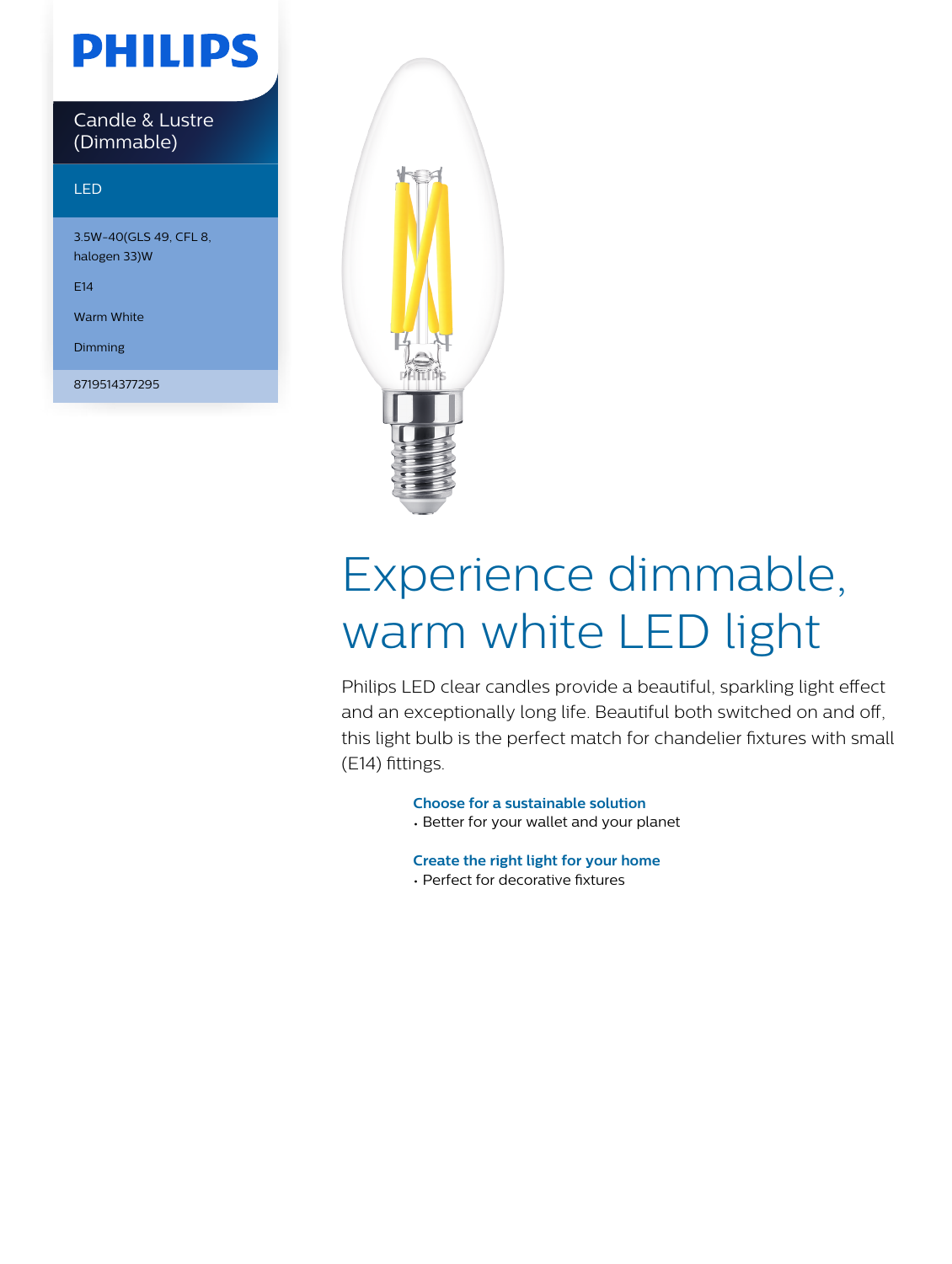### 8719514377295

### **Highlights**

#### **Saving up to 90% energy**

LED technology saves up to 90% energy compared to your standard bulb. It therefore pays for itself and saves you money year after year. It also helps protect the environment.



**Perfect for decorative fixture** Modern lighting in Philips LED candles for use in decorative fixtures such as in chandeliers, ceiling fans, vanity strips, and post lights.